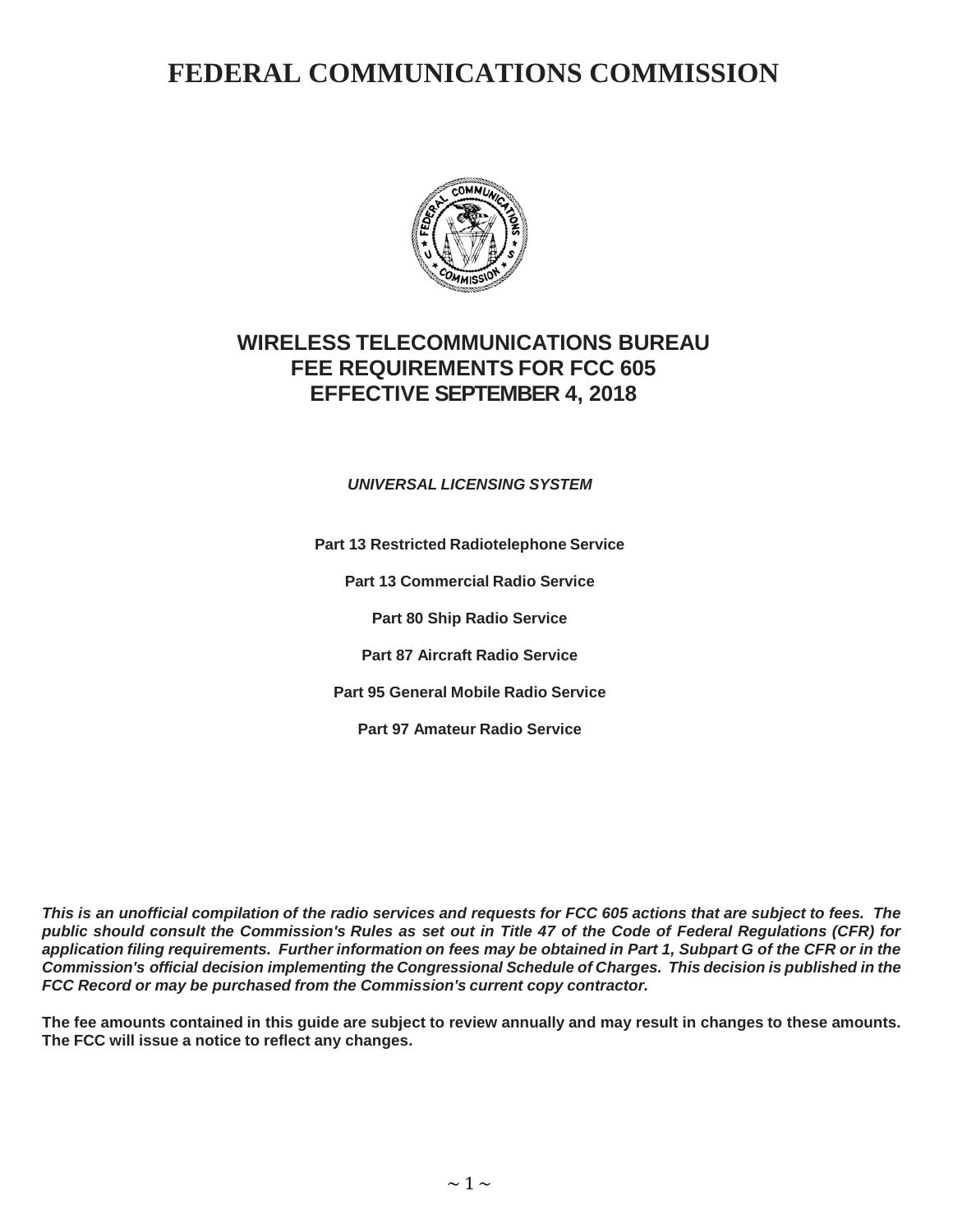## **FEE REQUIREMENTS FOR FCC 605 QUICK-FORM APPLICATION FOR AUTHORIZATION IN THE SHIP, AIRCRAFT, AMATEUR, RESTRICTED AND COMMERCIAL OPERATOR, AND GENERAL MOBILE RADIO SERVICES**

The instructionsthat follow are for filing FCC 605 applications. Determine the radio service and purpose of filing in the information that follows. For information on ULS electronic filing and most current information, visit WTB's website at <http://wireless.fcc.gov/uls> or call (877) 480-3201 (TTY 717-338-2824). To provide quality service, all telephone calls are recorded. Fee information and mailing requirements for electronic filing are also provided on-line when the application is submitted.

If you wish to conduct business with the FCC, you need an FCC Registration number (FRN). This number is mandatory for a filing and used to uniquely identify you in all transactions with the FCC. It is important to have the FRN available when contacting or submitting documents to the FCC. Unless the payer and the applicant are the same person or entity, a separate FRN number must be used for the payer and for the applicant. If you are acting as an agent for an entity, and the remittance (*i.e.*, check or credit card) carries your name as an official designated to pay on behalf of the entity, you must include the entity's name both as payer and application in order to use the same FRN. Failure to provide your FRN will result in your application being returned as unprocessable.

#### **OBTAINING YOUR FCC REGISTRATION NUMBER (FRN)**

- Go to [www.fcc.gov,](http://www.fcc.gov/) click FCC Registration Number (FRN) Commission Registration System (CORES) link at the left of the page.
- Check your pre-assigned number at [www.fcc.gov,](http://www.fcc.gov/) FCC Registration Number (FRN) Commission Registration System (CORES) link at the left of the page.
- File FCC 160, (CORES Registration). You may obtain the form at [http://www.fcc.gov/formpage.html,](http://www.fcc.gov/formpage.html) by calling (877) 480-3201 (TTY 717-338-2824), Mailing instructions are on the form.

If you are unable to register electronically, you can still submit your application for a Registration Number (FCC 160) directly to U. S. Bank (along with your filing documents and payment). U. S. Bank will register you and you will receive a confirmation letter from the FCC through the U.S. Postal Service mail.

#### **PASSWORD RESET**

If you forget your password for your FRN:

- Go to [www.fcc.gov](http://www.fcc.gov/) and click on the FCC Registration Number (FRN) Commission Registration System (CORES) link at the left of the page and then click on UPDATE. This will take you to where you originally registered. Under the block where you are to enter your password, click on online password reset and the system will walk you through to reset your password.
- You can request a password reset at https://esupport.fcc.gov/password.htm.
- You can request a Personal Security Question (PSQ) at https://esupport.fcc.gov/psq.htm
- Questions regarding PSQ and password resets can be addressed by calling the FCC at **1-877-480-3201**.

#### **METHOD OF PAYMENT (DO NOT SEND CASH)**

**NOTE:** The U.S. Treasury will reject Credit Card transactions greater than \$24,999.99. This limit includes multiple transactions on the same Credit Card totaling more than this limit in a single day. For transactions greater than \$24,999.99, an alternative method of payment must be used. Payment methods can be found at [http://www.fcc.gov/fees. {](http://www.fcc.gov/fees)Reference: Treasury Bulletin No. 2005-03 [\(http://www.fms.treas.gov/tfm/vol1/bull.html\).}](http://www.fms.treas.gov/tfm/vol1/bull.html))

- **Online Payment** Online credit card payments are encouraged. Online credit card payment is an available option when filing electronic application submissions. The Commission will accept Visa, MasterCard, American Express, and Discover credit cards. If you choose this method of combined filing/payment, do not send an FCC 159 to U. S. Bank.
- **Pay Fees** Individual ULS applicants who have already submitted applications earlier but did not pay while filing can use Pay Fees. Visit <http://wireless.fcc.gov/uls/> and click on **Pay Fees** under the 'Quick Links'. For ULS users who submit a large volume of applications for wirelesslicenses using Electronic Batch Filing (EBF), Pay Fees enable you to pay your fees online by credit card and submit FCC 159 applications simultaneously. The Commission will accept Visa, MasterCard, American Express, and Discover credit cards. The applicant must remit payment within 10 calendar days of submitting the application, or the application will be dismissed. Payment received more than ten (10) days after electronic filing of an application on a Bureau/Office electronic **filing system (***e.g.,* **ULS) will be forfeited (see §§1.934 and 1.1111).**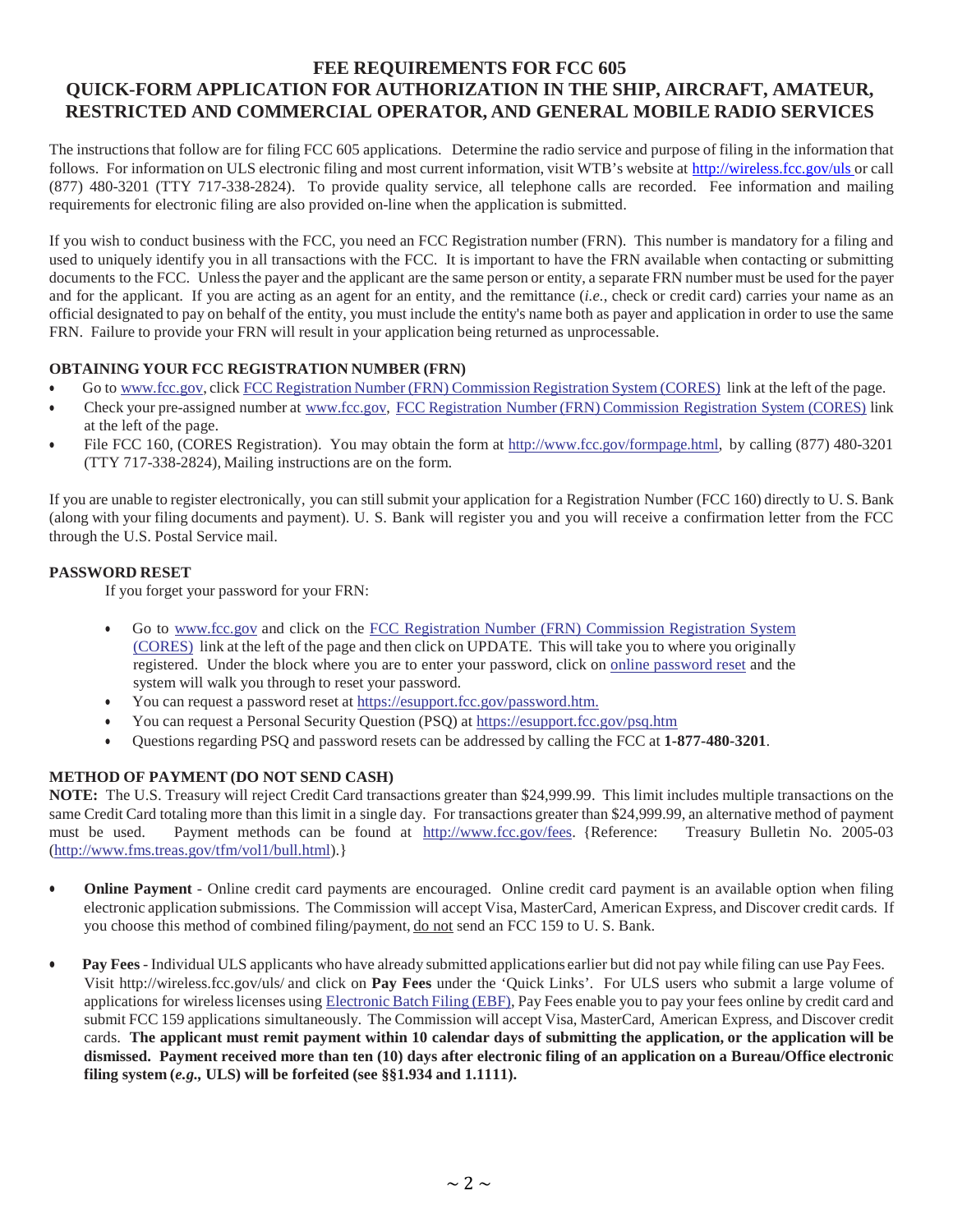#### **If you cannot file electronically you may elect to file manually.**

• **MailIn Payment** - Applicants can file online and not make a payment immediately and print the FCC 159 provided at the end of the submission. The FCC 159 along with form of payment should then be submitted to Federal Communications Commission, P.O.Box 979097, St. Louis, MO 63197-9000. **Again, the applicant must remit payment within 10 calendar days of submitting the**  application, or the application will be dismissed. Payment received more than ten  $(10)$  days after electronic filing of an application on a Bureau/Office electronic filing system  $(e.g., ULS)$  will be forfeited (see §§1.934 and 1.1111). Payment of application fees may be made by check, bank draft, money order, credit card or wire transfer. Electronic payment is recommended, FCC no longer accepts checks for regulatory fees. **Do not** use checks for payments including both application and regulatory fees, checks are ONLY accepted for application fees. If paying by check, bank draft, money order or wire transfer, your remittance must be denominated in U.S. dollars, drawn on a U.S. financial institution and made payable to "FCC." No postdated, altered or third party checks will be accepted. The Commission will accept Visa, MasterCard, American Express, and Discover credit cards.

If paying by wire, applicants located in foreign countries should contact their local bank to determine what U.S. financial institution their bank is affiliated with that will allow a transfer of funds. Please keep in mind that there may be an additional transfer fee added from your bank for this service. If an additional cost is required by your bank, and you have not included additional funds to cover this cost, it will be taken out of the funds that will be transferred. This will result in your remaining transfer amount being insufficient to cover the fee for the filing. Please check with your bank prior to completing this transaction to determine their policy. For further instructions in making payment by wire see our website at [http://www.fcc.gov/fees/wiretran.html.](http://www.fcc.gov/fees/wiretran.html)

Payment of fees, fines, and other debts may also be made by electronic payment. There are two types of electronic payments available. The first type is designed specifically for larger corporations capable of CPU/CPU communication. Under this method, the payer bank wires funds directly to the Commission'slockbox bank. As with cash payments, the funds must be wired from a U.S. financial institution. The second type is designed for smaller businesses and individuals. Under this method, the lockbox bank is given authority to withdraw funds from the customer's bank account. Authorization can be transmitted by a personal computer or by calling a toll-free number. To obtain more information about electronic payment and how it works, please contact the Revenue and Receivables Operations Group at (202) 418- 1995. For further information on making payment by electronic transfer see our website at [http://www.fcc.gov/fees/electran.html.](http://www.fcc.gov/fees/electran.html)

#### **REMITTANCE ADVICE - FCC 159**

The Remittance Advice, FCC 159, must accompany payment to the Federal Communications Commission for Regulatory Fees, Application Processing Fees, Fines, Forfeitures, Freedomof Information Act (FOIA) billings or any other debt due to the FCC. The information on this form is collected and stored in a database to ensure credit of full payment of monies due, to expedite any refunds due, and to service public inquiries. Please refer to Part B/C of this guide for specific form requirements. Reproduced forms are acceptable. FCC 159C is a remittance advice continuation sheet that must be used when paying for more than two call signs in a single filing or when paying for multiple applicants in a single filing. Each call sign and/or applicant must be listed separately on the FCC 159/FCC 159C.

Ways to obtain an FCC 159:

- Go to [http://www.fcc.gov/formpage.html.](http://www.fcc.gov/formpage.html)
- Call the FCC's Form Distribution Center at 1-800-418-FORM [3676].
- Call the FCC's Fax Information System by dialing (202) 418-0177, catalog ID #3000159.
- Call the FCC at (877) 480-3201 (TTY 717-338-2824).

#### **DEBT COLLECTION IMPROVEMENT ACT**

In accordance with the Debt Collection Improvement Act (DCIA), the Commission will withhold action on applications and other requests for benefits upon discovery that the entity applying for or seeking benefits is delinquent in its non-tax debts owed to the Commission, and dismisssuch applications or requestsif the delinquent debt is not resolved. The Commission's application fee rules have been amended to state that if payment of the delinquent debt is not made or satisfactory arrangements for payment are not made, we will withhold action on applications and other requests.

#### **FEE EXEMPT APPLICATIONS**

Please check the appropriate block on your application and provide the proper documentation, as required, to certify that your application is fee exempt. 47 CFR, Part 1, § 1.1116 of the Commission's rules explains who qualifies as fee exempt.

#### **MANAGING DIRECTOR DECISIONS**

Requests for waivers, fee determinations, reconsiderations, applications for review, deferments, and specific refund requests are referred directly to the Office of the Managing Director. Each request is forwarded to the Office of General Counsel for review and legal determination. 47 CFR, Part 1, §§ 1.1115 & 1.1119 govern the Commission's policies in these instances. The requester will receive written notification of the Managing Director's decision. These decisions are published monthly and are placed in FCC Docket 86-285. All such requests must be submitted in writing to: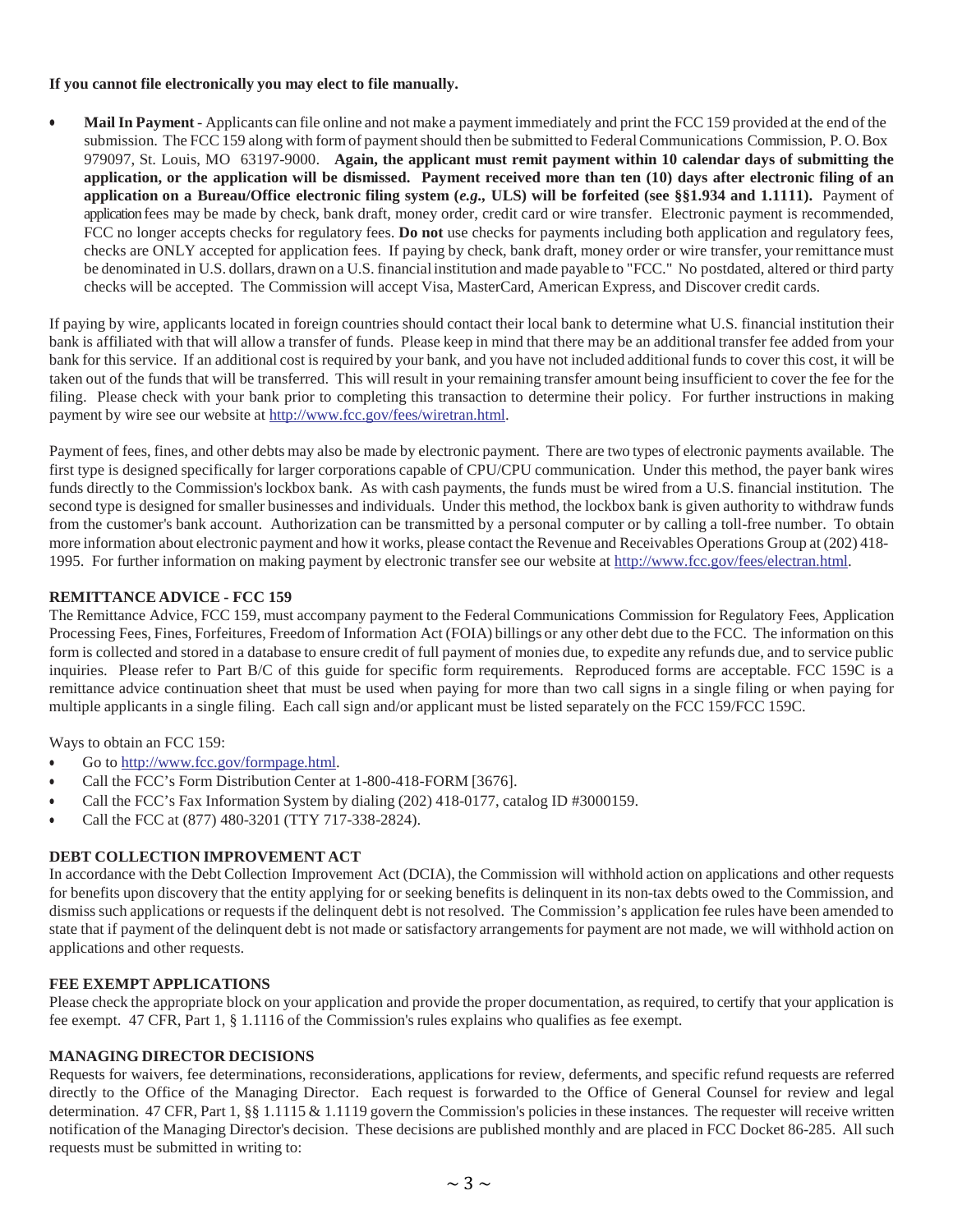#### Managing Director Federal Communications Commission 445 12th Street, SW, Room 1A625 Washington, DC 20554

#### **WAIVER OF APPLICATION FEE, FEE DETERMINATIONS, AND DEFERRAL OF APPLICATION FEE PROCESS**

The required filing fee must be paid for the service requested using the normal process. All requests for waiver of application fee and fee determinations are filed directly with the Managing Director in Washington, DC. If the Commission grants the waiver request or the fee determination resultsin a lower fee, a refund will be issued. Deferral of application fees are also filed in Washington, DC, and have a limit of up to six months with good cause. Deferrals of fees are considered when the inability to pay the required fee is due to a financial hardship (*i.e.*, bankruptcy), and must be accompanied by supporting documentation.

#### **REFUND PROCESS**

The appropriate Bureau/Office handles routine refund requests. When a Bureau/Office determines that a refund is warranted, it is forwarded to the Office of the Managing Director, Revenue and Receivables Operations Group for processing. The Revenue and Receivables Operations Group (RROG) handles all approved refund requests. Once the refund request is approved, the refund process usually takes 7-10 business days. Once a request has been reviewed and processed by RROG, it is forwarded to the U.S. Treasury in San Francisco, California where a check is issued to the payer of the remittance. For further information on return or refund of charges, refer to 47 CFR, Part 1, § 1.1115 of the Commission'srules.

#### **MAILING INSTRUCTIONS**

**Paper applications requiring a fee** must be submitted to Federal Communications Commission, P. O.Box 979097, St. Louis, MO, 63197- 9000 or hand delivered to the U.S. Bank, Attn: FCC Government Lockbox #979097, SL-MO-C2-GL, 1005 Convention Plaza, St. Louis, MO 63101. **This address is for hand or courier delivery only.**

Parties hand-delivering applications or filings may receive dated receipt copies of the application or filing from the acceptance clerk at the time of delivery. Receipts will be provided for mail-in applications or filings if an extra copy of the application or filing is provided along with a self-addressed, stamped envelope. Only one piece of paper per application will be stamped for receipt purposes. A "stamp and receipt" copy must be placed on top of the original package and clearly identified as a return copy.

**Non-feeable paper applications** should be mailed to Federal Communications Commission, 1270 Fairfield Road, Gettysburg, PA 17325-7245. Hand-deliveries and messenger-deliveries should be delivered to Federal Communications Commission, 1280 Fairfield Road, Gettysburg, PA 17325.

#### **OBTAINING FORMS**

All FCC forms can be downloaded from FCC's website at [http://www.fcc.gov/formpage.html,](http://www.fcc.gov/formpage.html) by calling the FCC's Forms Distribution Center at (800) 418-FORM (3676); or the FCC's Fax Information System by dialing (202) 418-0177.

#### **QUESTIONS**

If you have questions regarding your application, fee, or information on CORES, call (877) 480-3201 (TTY 717-338-2824). To provide quality service and ensure security, all telephone calls are recorded.

If mailing otherwise, use the appropriate mailing address noted below.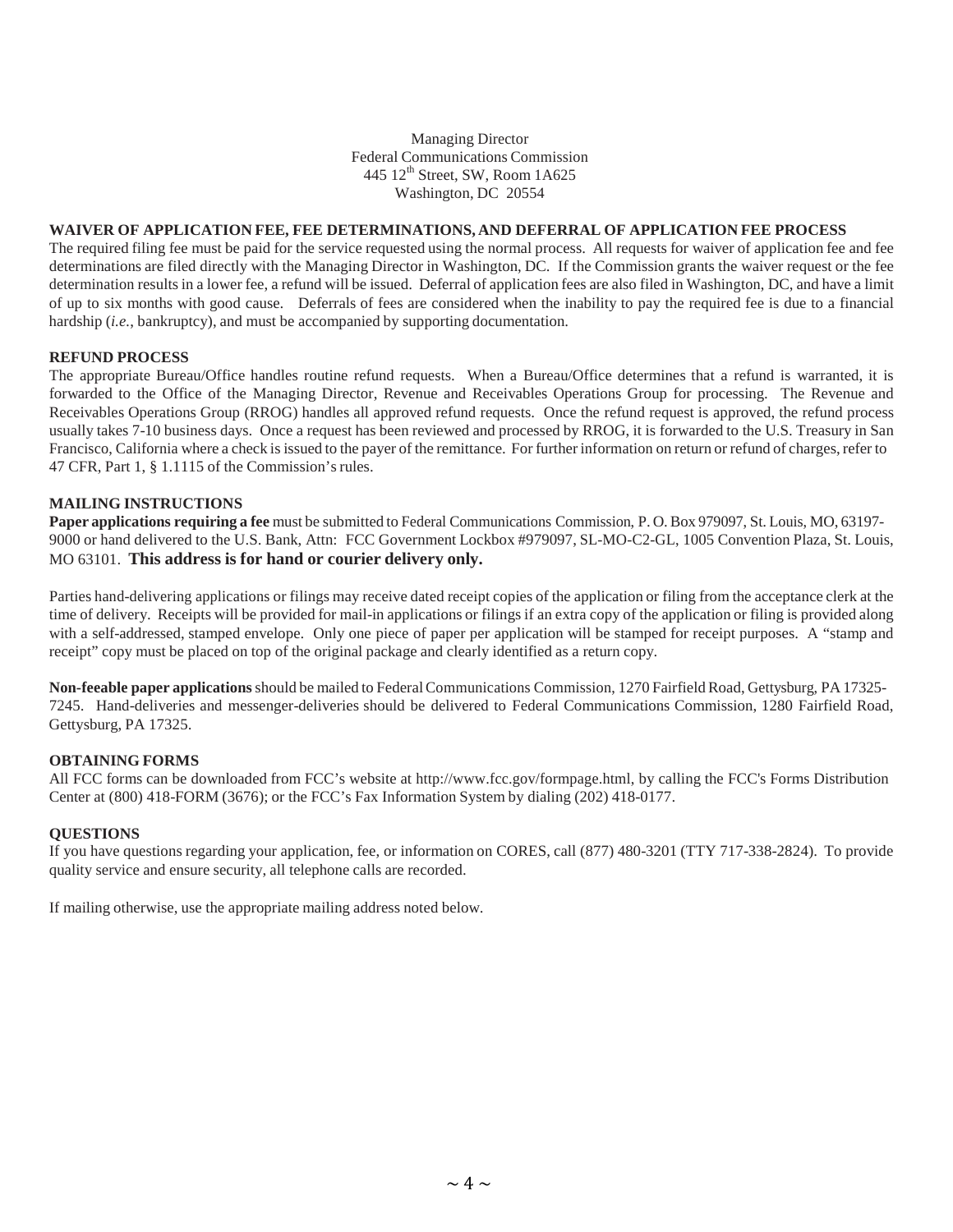#### **GENERAL FEE EXEMPTIONS**

Further fee exemptions may be identified with a specific radio service in this guide. See 47 CFR, Part 1, § 1.1116 of the Commission's rules for further explanation of who qualifies as a fee exemption.

The following are exempt from ALL fee requirements:

- Governmental Entities.
- Requests for Special Temporary Authority in the Ship and Aircraft Radio Services.
- Amateur or Vanity.

The following are exempt from either application and/or regulatory fee requirements:

- Non-profit applicants are required to pay the application fee. However, they are exempt from paying the regulatory fee, provided a current Determination Letter accompanies the application from the Internal Revenue Service documenting their non-profit status under IRS Code § 501 or current certification as a non-profit corporation or other non-profit entity by state or other governmental authority.
- No regulatory fee is required for Commercial Radio Operators Licenses.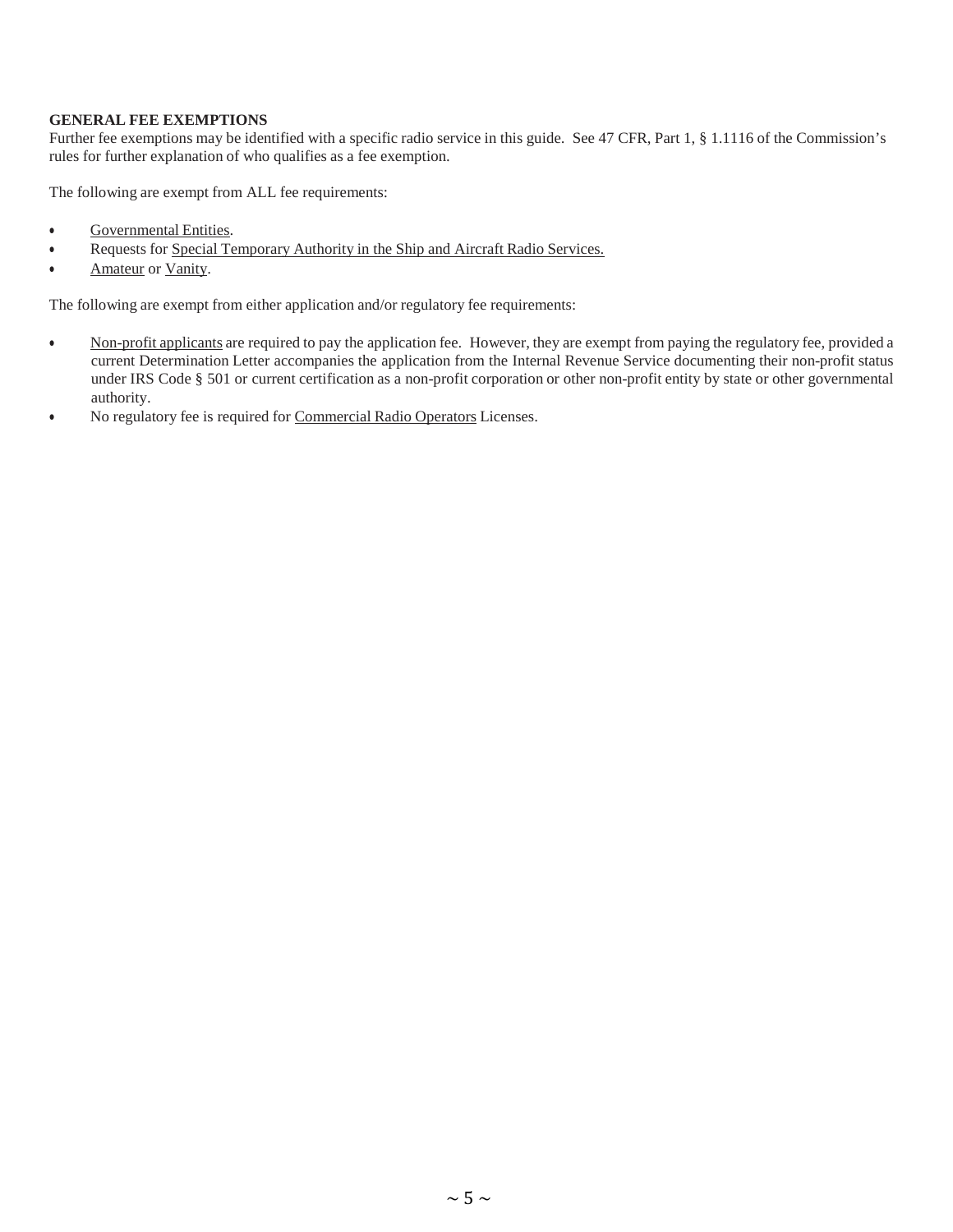#### **Part 13 Restricted Radiotelephone (Including Commercial Radio Operator)**

## **RESTRICTED RADIOTELEPHONE OPERATOR PERMIT**

### **WHO NEEDS A RESTRICTED RADIOTELEPHONE OPERATOR PERMIT?**

At least one person holding a Restricted Radiotelephone Operator Permit is required aboard stations in the maritime and aviation services when:

**1)** Making international flights, voyages, or communications; **2)** using frequencies under 30 MHz; **3)** using a satellite ship earth station, or **4)** operating a vessel subject to the Bridge to Bridge Act (including domestic operation).

#### **WHO DOESN'T NEED A RESTRICTED RADIOTELEPHONE OPERATOR PERMIT?**

#### **For mobile stations:**

**1)** On board a voluntarily equipped ship using only VHF frequencies on domestic voyages OR using a radar, EPIRB, survival craft, or on-board station; **2)**  on board an aircraft using only VHF frequencies on domestic voyages OR using radar, radio altimeter, transponder, or other automated radionavigation transmitter; or **3)** at a domestically operated marine utility station.

#### **For fixed stations:**

**1**) At shore radar, shore radiolocation, maritime support, or shore radionavigation stations; **2**) at a coast station or aeronautical ground station using only VHF frequencies; or **3)** at an aeronautical enroute station which automatically transmits digital communicationsto aircraft.

You no longer need a Restricted Radiotelephone Operator Permit to operate a Broadcast station (e.g., AM, FM, TV). This requirement was eliminated on 12/1/95 (Report and Order, MM Docket No. 94-130 released 10/23/95).

#### **Restricted Radiotelephone Operator**

**NOTE:** Aliens who are not legally eligible for employment in the United States should also use FCC 605.

#### **New (Lifetime Permit)(Per Permit)**

- FCC 605
- FCC 159
- Payment/Fee Type Code: PARR \$70.00 Fee

#### **Commercial Radio Operator**

#### **Duplicate (Per License)**

• FCC 605

• FCC 605 • FCC 159

- FCC 159
- Payment/Fee Type Code: PADM \$70.00 Fee

**Duplicate/Replacement Permit (Per Permit)**

• Payment/Fee Type Code: PADM - \$70.00 Fee

- **Renewal or Renewal/Modification of Marine Radio Operator Permit, GMDSS Radio Operator License, GMDSS Restricted Radio Operator License, GMDSS Radio Maintainer License, GMDSS Radio Operator/Maintainer License, or First, Second or Third Class Radiotelegraph Operator Certificate**
- FCC 605
- FCC 159
- Payment/Fee Type Code: PACS \$70.00 Fee

**PART 13 FEE EXEMPTIONS:** General Radio Operators License (Lifetime); purposes of New, Modification, Administrative Update, Amendment to a Pending Application, Cancel and Withdrawal for the following are fee exempt: Marine Radio Operator Permit; GMDSS Radio Operator License; GMDSS Restricted Radio Operator License; GMDSS Radio Maintainer License; GMDSS Radio Operator/Maintainer License; First, Second or Third Class Radiotelegraph Operator Certificates, Radiotelegraph Operator License; and Six Months Service Endorsements or Ship Radar Endorsements.

**PART 13 PROOF-OF-PASSING CERTIFICATES (PPC):** All applications for purpose of NEW for the following license types require a PPC to be submitted with their filing unless filed by a Commercial Operator License Examination Manager (COLEM): General Radio Operators License (Lifetime), Marine Radio Operator Permit, GMDSS Radio Operator License, GMDSS Restricted Radio Operator License, GMDSS Radio Maintainer License, GMDSS Radio Operator/Maintainer License, Radiotelegraph Operator Licenses and First, Second or Third Class Radiotelegraph Operator Certificates. Six Months Service Endorsements or a Ship Radar Endorsement also require a PPC. Send a completed FCC 605 for endorsements with the required documentation to the Gettysburg office.

#### **PART 13 MAILING ADDRESSES:**

*Filings requiring a fee should be mailed to:* Federal Communications Commission P. O. Box 979097 St. Louis, MO 63197-9000

*Filings not requiring a fee should be mailed to:* Federal Communications Commission 1270 Fairfield Road Gettysburg, PA 17325-7245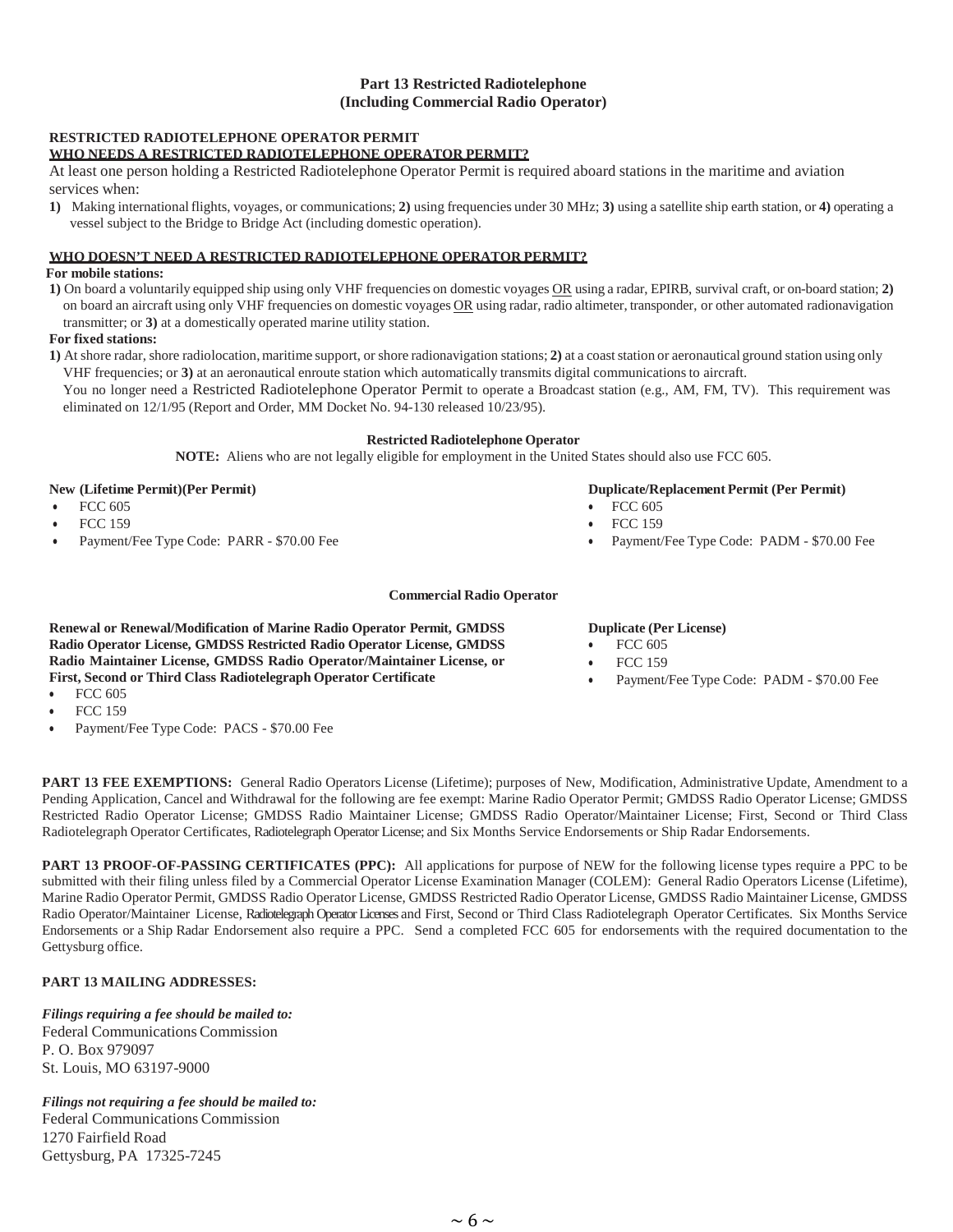#### **Part 80 Ship Radio Service**

The instructions that follow are for filing applications. Select the purpose of filing and follow the instructions below:

#### **New, Renewal or Renewal/Modification**

- FCC 605
- FCC 159
- Application Payment/Fee Type Code: PASM \$70.00 Fee **AND** Regulatory Payment/Fee Type Code: PASR - \$150.00 (For a new Fleet license, multiply number of stations in the Fleet by \$220.00.)

#### **Modification or Non-Profit**

- FCC 605
- FCC 159
- Payment/Fee Type Code: PASM \$70.00 Fee (For a Fleet license modification, multiply number of stations in the Fleet by \$70.00. If adding stations to a fleet license, multiply the number of stations to be added by \$70.00.)

#### **Duplicate License**

- FCC 605
- FCC 159
- Payment/Fee Type Code: PADM \$70.00 Fee (Per Call Sign)

#### **Exemption from Ship Station Requirement or Rule Waiver**

- FCC 605
- FCC 159
- Payment/Fee Type Code: PDWM (For Rule Waiver, multiply the number of stations by the number of rule sections by \$200.00. For Ship Exemptions, multiply the number of exemptions by \$210.00.)
	- **NOTE: To request a ship emergency exemption, telephone (202) 418-0680 or FAX (202) 418-2643.**

#### **PART 80 FEE EXEMPTIONS:**

Eligibles filing as Governmental Entities are exempt from fees. Additionally, no fee is required for Administrative Update, Amendment to a Pending Application (unless adding call signs, adding waivers, or changing Exemption for the Fee(s) to 'No'), Special Temporary Authority, a Request for Withdrawal of a Pending Application, Request for Cancellation of License, Assignment of Authorization or Transfer of Control.

#### **PART 80 MAILING ADDRESSES:**

*Filings requiring a fee should be mailed to:*  Federal Communications Commission P. O. Box 979097 St. Louis, MO 63197-9000

*Filings not requiring a fee should be mailed to:* Federal Communications Commission 1270 Fairfield Road

Gettysburg, PA 17325-7245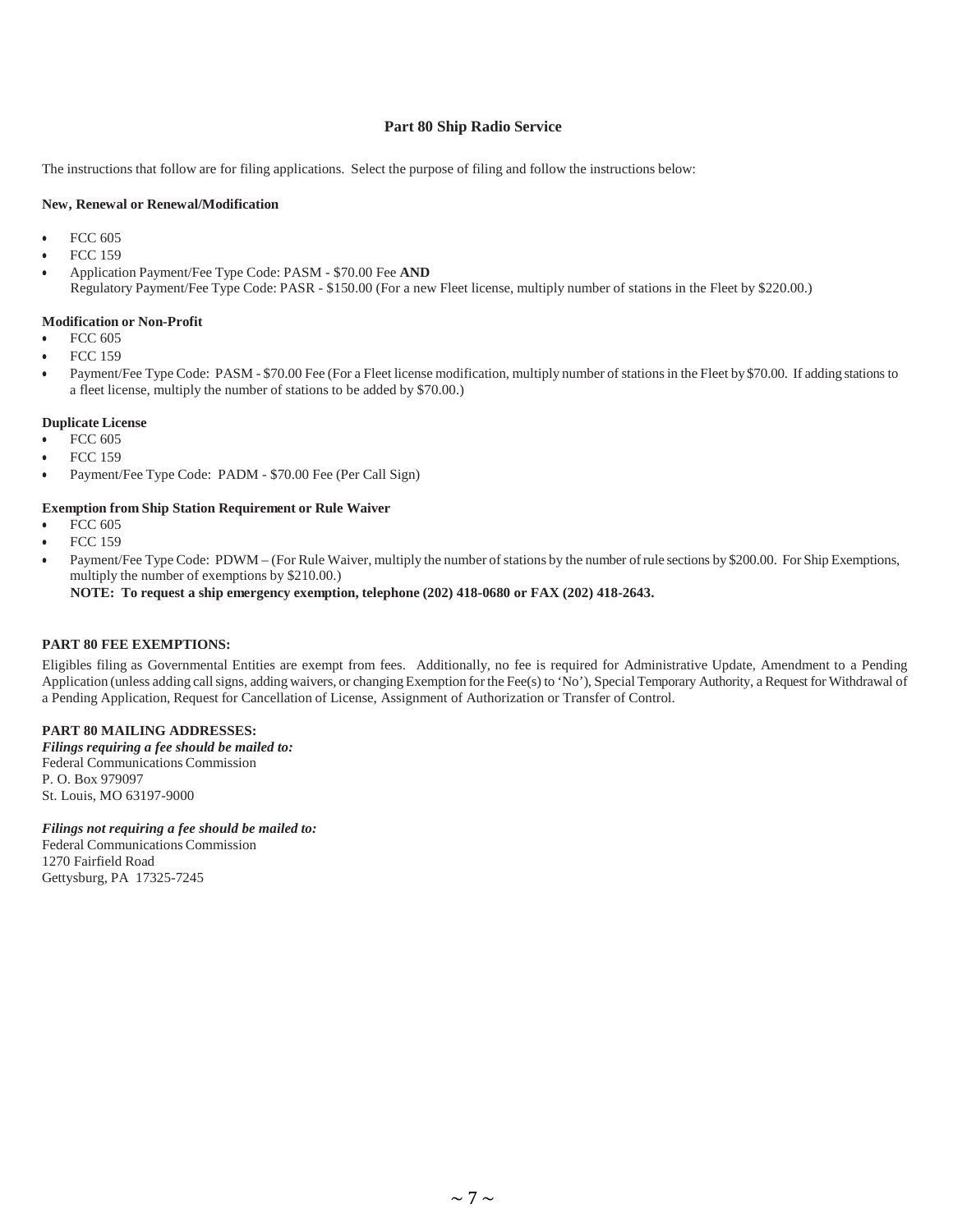#### **Part 87 Aircraft Radio Service**

The instructions that follow are for filing applications. Select the purpose of filing and follow the instructions below:

#### **New, Renewal or Renewal/Modification**

- FCC 605
- FCC 159
- Application Payment/Fee Type Code: PAAM \$70.00 **AND** Regulatory Payment/Fee Type Code: PAAR - \$100.00 (For Fleet licenses, multiply number of stations in the Fleet by \$170.00)

#### **Modification or Non-Profit**

- FCC 605
- FCC 159
- Payment/Fee Type Code: PAAM \$70.00 Fee (For a Fleet license modification, multiply number of stations in the Fleet by \$70.00. If adding stations to a fleet license, multiply the number of stations to be added by \$70.00.)

#### **Duplicate License**

- FCC 605
- FCC 159
- Payment/Fee Type Code: PADM \$70.00 Fee (Per Call Sign)

#### **Rule Waiver**

- FCC 603, FCC 605
- FCC 159
- Payment/Fee Type Code: PDWM \$210.00 Fee (multiply the number of stations by the number of rule sections by \$200.00)

#### **PART 87 FEE EXEMPTIONS:**

Eligiblesfiling as Governmental Entities are exempt from fees. Additionally, there is no fee required for applicationsfiled with purposes of Administrative Update, Amendment (unless adding call signs, adding waivers, or changing Exemption for the Fee(s) to 'No'), Request to Cancel a License, Special Temporary Authority, a Request for Withdrawal of a Pending Application, Assignment of authorization or Transfer of control.

#### **PART 87 MAILING ADDRESSES:**

*Filings requiring a fee should be mailed to:*  Federal Communications Commission P. O. Box 979097 St. Louis, MO 63197-9000

*Filings not requiring a fee should be mailed to:* Federal Communications Commission

1270 Fairfield Road Gettysburg, PA 17325-7245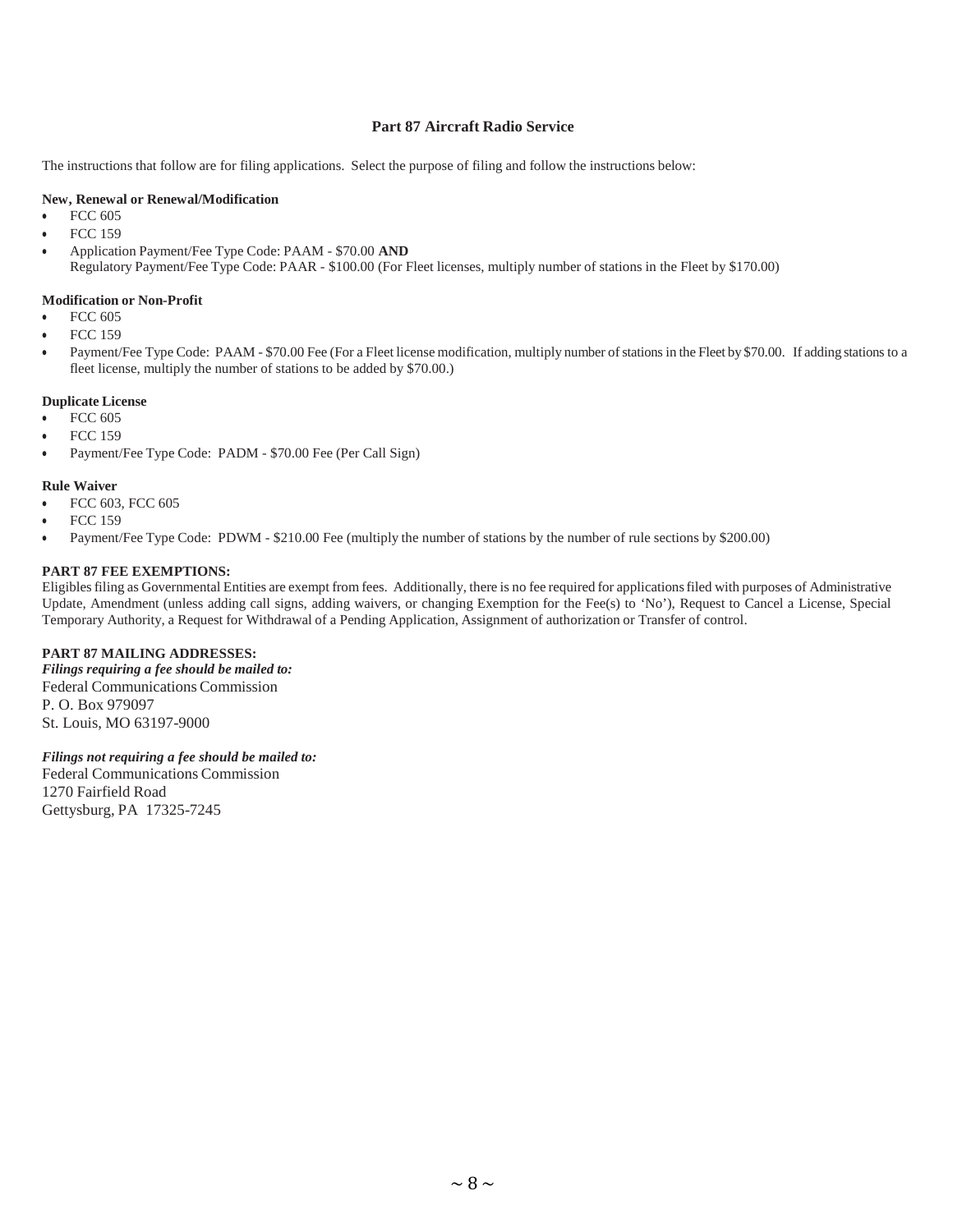#### **Part 95 General Mobile Radio Service**

The instructions that follow are for filing applications. Select the purpose of filing and follow the instructions below:

#### **New, Renewal or Renewal/Modification**

- FCC 605
- FCC 159
- Application Payment/Fee Type Code: PAZM \$70.00 Fee

#### **Modification or Special Temporary Authority**

- FCC 605
- FCC 159
- Payment/Fee Type Code: PAZM \$70.00 Fee (Per Call Sign)

#### **Duplicate License**

- FCC 605
- FCC 159
- Payment/Fee Type Code: PADM \$70.00 Fee (Per Call sign)

#### **Rule Waiver**

- FCC 605
- FCC 159
- Payment/Fee Type Code: PDWM \$210.00 Fee (multiply the number of stations by the number of rule sections by \$210.00)

#### **PART 95 FEE EXEMPTIONS:**

Eligibles filing as Governmental Entities are exempt from fee payment. Additionally, there is no fee required for applications filed with purposes of Amendment (unless adding call signs, adding waivers, or changing Exemption for the Fee(s) to 'No'), Administrative Update, Request to Cancel a License, or a Request for Withdrawal of a Pending Application.

#### **PART 95 MAILING ADDRESSES:**

*Filings requiring a fee should be mailed to:*  Federal Communications Commission P. O. Box 979097 St. Louis, MO 63197-9000

## *Filings not requiring a fee should be mailed to:*

Federal Communications Commission 1270 Fairfield Road Gettysburg, PA 17325-7245